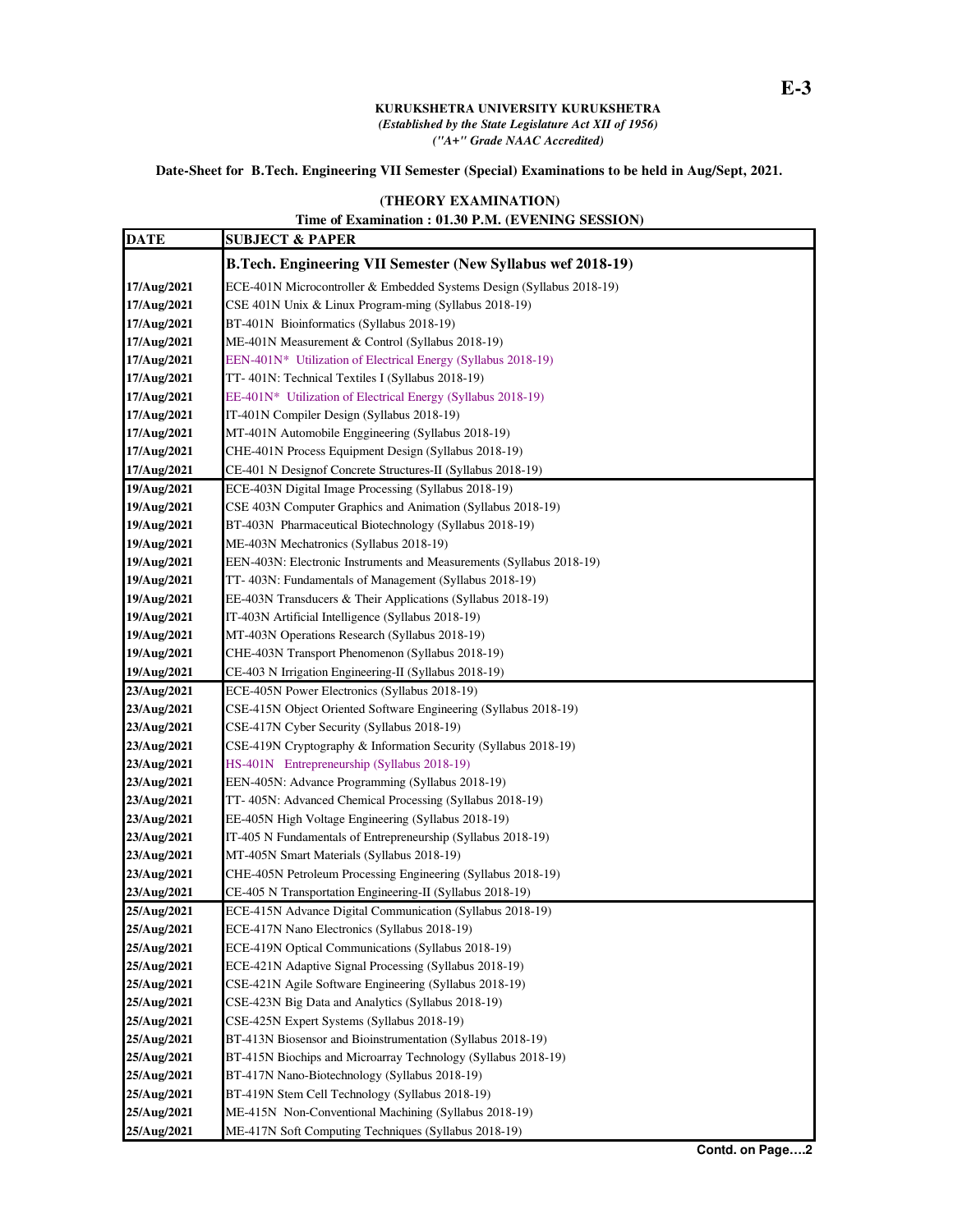| 25/Aug/2021 | ME-419N Non-Destructive Evaluation & Testing (Syllabus 2018-19)                                             |
|-------------|-------------------------------------------------------------------------------------------------------------|
| 25/Aug/2021 | ME-421N Design and Optimization (Syllabus 2018-19)                                                          |
| 25/Aug/2021 | ME-423N Computational Fluid Dynamics (Syllabus 2018-19)                                                     |
| 25/Aug/2021 | ME-425N Fundamentals of Gas Dynamics (Syllabus 2018-19)                                                     |
| 25/Aug/2021 | EEN-415N: HVDC Transmission (Syllabus 2018-19)                                                              |
| 25/Aug/2021 | EEN-417N: Microwave and Radar (Syllabus 2018-19)                                                            |
| 25/Aug/2021 | EEN-419N: Antenna & Wave Propagation (Syllabus 2018-19)                                                     |
| 25/Aug/2021 | TT-415N: Process Control in Spinning (Syllabus 2018-19)                                                     |
| 25/Aug/2021 | TT-417N: Process Control in Chemical Processing (Syllabus 2018-19)                                          |
| 25/Aug/2021 | EE-407N Programming Logic Controllers & Applications (Syllabus 2018-19)                                     |
| 25/Aug/2021 | EE-409N Advanced Programming (Syllabus 2018-19)                                                             |
| 25/Aug/2021 | IT-415 N Advanced Computer Network (Syllabus 2018-19)                                                       |
| 25/Aug/2021 | IT-417 N Introduction to computer animation (Syllabus 2018-19)                                              |
| 25/Aug/2021 | IT-419 N Simulation and Modeling (Syllabus 2018-19)                                                         |
| 25/Aug/2021 | MT-413N Advanced Manufacturing Technology (Syllabus 2018-19)                                                |
| 25/Aug/2021 | MT-415N Finite Element Methods (Syllabus 2018-19)                                                           |
| 25/Aug/2021 | MT-417N Applied Numercial Techniques and Computer Programming (Syllabus 2018-19)                            |
| 25/Aug/2021 | MT-419N Communication Systems (Syllabus 2018-19)                                                            |
| 25/Aug/2021 | CHE-407N Environmental Engineering (Syllabus 2018-19)                                                       |
| 25/Aug/2021 | CE-407 N Sewerage & Sewage Treatment (Syllabus 2018-19)                                                     |
| 27/Aug/2021 | CE-413N Hydro Electric Power Development (Syllabus 2018-19)                                                 |
| 27/Aug/2021 | CE-415N River Mechanics & Flood Control (Syllabus 2018-19)                                                  |
| 27/Aug/2021 | CE-419N Rock Mechanics (Syllabus 2018-19)                                                                   |
| 27/Aug/2021 |                                                                                                             |
|             | ECE-427N Analog CMOS IC Design (Syllabus 2018-19)                                                           |
| 27/Aug/2021 | ECE-429N Consumer Electronics (Syllabus 2018-19)                                                            |
| 27/Aug/2021 | ECE-431N Robotics (Syllabus 2018-19)                                                                        |
| 27/Aug/2021 | ECE-433N Non-Conventional Energy Resources (Syllabus 2018-19)                                               |
| 27/Aug/2021 | ECE-435N Microstrip line Analysis (Syllabus 2018-19)<br>ECE-437N Software Defined Radios (Syllabus 2018-19) |
| 27/Aug/2021 |                                                                                                             |
| 27/Aug/2021 | BT-421N Advanced Management Information System and Information Technology (Syllabus 2018-19)                |
| 27/Aug/2021 | BT-423N Behavioural Neuroscience (Syllabus 2018-19)                                                         |
| 27/Aug/2021 | BT-425N Herbal Drug Technology (Syllabus 2018-19)                                                           |
| 27/Aug/2021 | BT-427N Human Genetics and Human Genome (Syllabus 2018-19)                                                  |
| 27/Aug/2021 | ME-427N Finite Element Methods in Engineering (Syllabus 2018-19)                                            |
| 27/Aug/2021 | ME-429N Advanced Manufacturing Technology (Syllabus 2018-19)                                                |
| 27/Aug/2021 | ME-431N Robotics: Mechanics and Control (Syllabus 2018-19)                                                  |
| 27/Aug/2021 | ME-433N Simulation of Mechanical Systems (Syllabus 2018-19)                                                 |
| 27/Aug/2021 | ME-435N Control Engineering (Syllabus 2018-19)                                                              |
| 27/Aug/2021 | ME-437N Environmental Pollution and Abatement (Syllabus 2018-19)                                            |
| 27/Aug/2021 | EEN-421N: Non-Conventional Energy Sources (Syllabus 2018-19)                                                |
| 27/Aug/2021 | EEN-423N: Operating System (Syllabus 2018-19)                                                               |
| 27/Aug/2021 | EEN-425N: Power System Planning (Syllabus 2018-19)                                                          |
| 27/Aug/2021 | TT- 419N: Process Control in Garment (Syllabus 2018-19)                                                     |
| 27/Aug/2021 | TT-421N: Process Control in Weaving (Syllabus 2018-19)                                                      |
| 27/Aug/2021 | EE-411N Electrical Estimation and Costing (Syllabus 2018-19)                                                |
| 27/Aug/2021 | EE-413N Power System Operation and Control (Syllabus 2018-19)                                               |
| 27/Aug/2021 | EE-421N Operations Research (Syllabus 2018-19)                                                              |
| 27/Aug/2021 | IT-421 N Software Testing (Syllabus 2018-19)                                                                |
| 27/Aug/2021 | IT-423 N Software Project management (Syllabus 2018-19)                                                     |
| 27/Aug/2021 | IT-425 N Distributed Operating System (Syllabus 2018-19)                                                    |
| 27/Aug/2021 | MT-421N Renewable Energy Resources (Syllabus 2018-19)                                                       |
| 27/Aug/2021 | MT-423N Computational Fluid Dyanmics (Syllabus 2018-19)                                                     |
| 27/Aug/2021 | MT-425N Mechatronics Engineering (Syllabus 2018-19)                                                         |
| 27/Aug/2021 | MT-427N Antenna & Wave Propagation (Syllabus 2018-19)                                                       |
| 27/Aug/2021 | CHE-409N Process Plant Utilities (Syllabus 2018-19)                                                         |
| 27/Aug/2021 | CE-417N IT & CAD Applications in Civil Engineering (Syllabus 2018-19)                                       |
| 1/Sep/2021  | CE-421N Elements of Earthquake Engineering (Syllabus 2018-19)                                               |
| 1/Sep/2021  | CE-423N:Concrete Technology (Syllabus 2018-19)                                                              |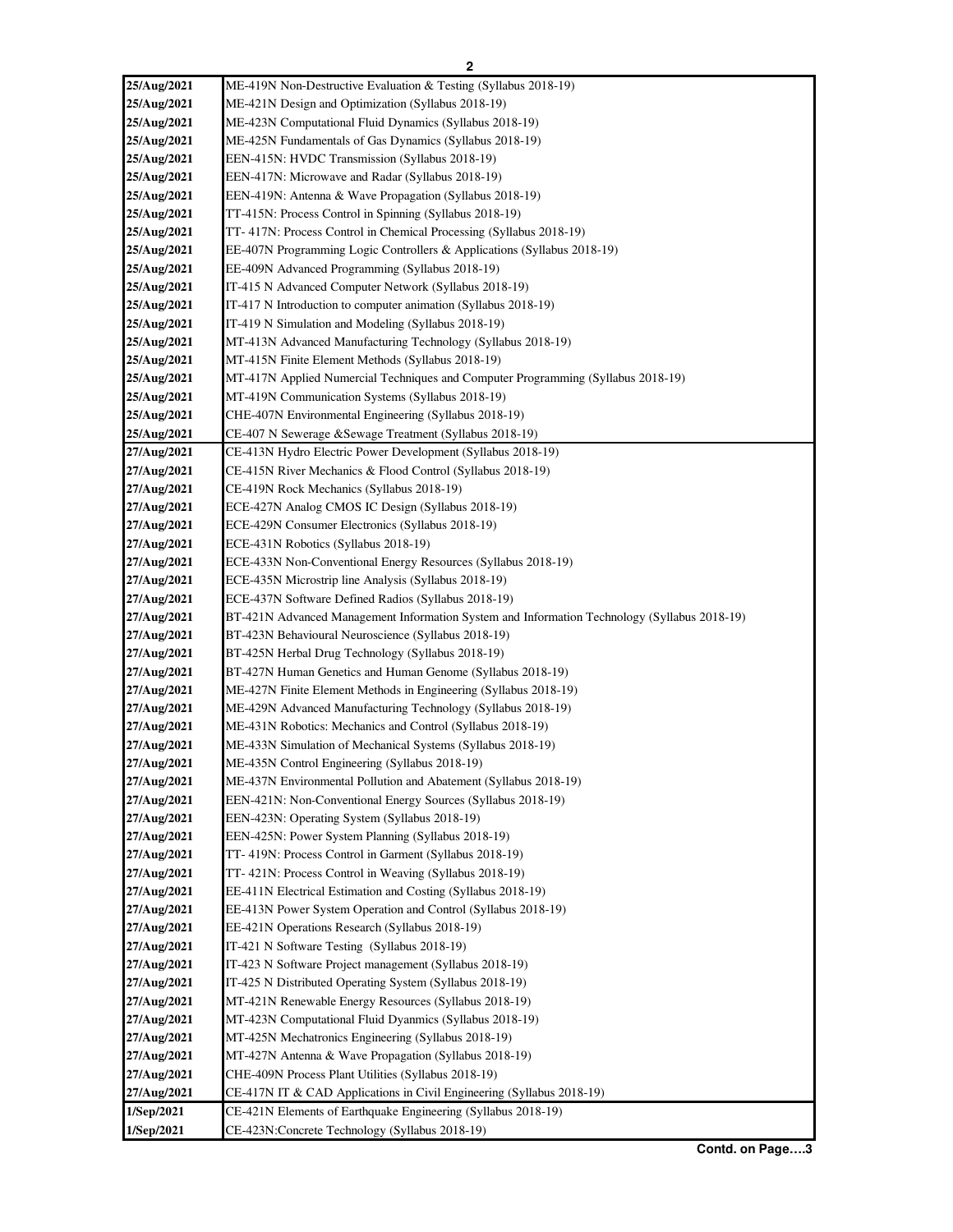| 1/Sep/2021  | CHE-419N Fluidization Engineering (Syllabus 2018-19)          |
|-------------|---------------------------------------------------------------|
| 1/Sep/2021  | ECE-423N Satellite Communication (Syllabus 2018-19)           |
| 1/Sep/2021  | ECE-425N Digital VLSI Design (Syllabus 2018-19)               |
| 1/Sep/2021  | CHE-421N Non Conventional Energy Systems (Syllabus 2018-19)   |
| 1/Sep/2021  | CHE-423N Fertilizer Technology (Syllabus 2018-19)             |
| 1/Sep/2021  | CHE-425N Food Technology (Syllabus 2018-19)                   |
| 1/Sep/2021  | CE-437N Energy Resource And Technology (Syllabus 2018-19)     |
| 1/Sep/2021  | CE-439N Estimation & Accounts (Syllabus 2018-19)              |
| 1/Sep/2021  | CE-441N Energy Efficient Building (Syllabus 2018-19)          |
|             | <b>B.Tech. Engineering VII Semester (Old Syllabus)</b>        |
| 17/Aug/2021 | CSE-401:Compiler Design                                       |
| 17/Aug/2021 | ECE-401E: VLSI Design                                         |
| 17/Aug/2021 | IT-451: Linux for IT Application                              |
| 17/Aug/2021 | EE-401E:Electrical Machine Design                             |
| 17/Aug/2021 | EECT-401E:Computer Organization & Architecture                |
| 17/Aug/2021 | CE-401E:Design of Concrete Structures-II                      |
| 17/Aug/2021 | ME-401E: Automobile Engineering                               |
| 17/Aug/2021 | BTT-401E:Bioinformatics (New)                                 |
| 17/Aug/2021 | FTT-401E: Utilization of Industrial Waste and Bio Products    |
| 17/Aug/2021 | CHE-401E:Process Equipment Design-II                          |
| 17/Aug/2021 | AEI-401E:Fuzzy Control System                                 |
| 17/Aug/2021 | TT-401:Technical Textile-I                                    |
| 17/Aug/2021 | TT-401A: Technical Textiles I (Elective)                      |
| 17/Aug/2021 | AE-401E: Mechanical Vibrations                                |
| 17/Aug/2021 | ARE-401E: Helicopter Dynamics                                 |
| 17/Aug/2021 | MEA-401E: Numerical Methods and Optimization Techniques       |
| 17/Aug/2021 | MT-401: Digital Signal Processing                             |
| 19/Aug/2021 | CSE-441:Software Project Management                           |
| 19/Aug/2021 | CSE-445: Artificial Intelligence                              |
| 19/Aug/2021 | ECE-407E:Microwave Engineering                                |
| 19/Aug/2021 | ELE-401E:Opto Electronics                                     |
| 19/Aug/2021 | IT-467: Neuro Fuzzy Computing                                 |
| 19/Aug/2021 | IT-469:E-Commerce                                             |
| 19/Aug/2021 | EE-407E:Non Conventional Source of Energy and Mgt.            |
| 19/Aug/2021 | EECT-407E:Advance Programming                                 |
| 19/Aug/2021 | CE-403E: Irrigation Engineering-II                            |
| 19/Aug/2021 | ME-419E: Advanced Manufacturing Technology (Common with Auto) |
| 19/Aug/2021 | BTT-407E:Biosafety IPR and Bioethics (New)                    |
| 19/Aug/2021 | FTT-407E:Bakery and Confectionery and Technology              |
| 19/Aug/2021 | CHE-403E:Process Modeling                                     |
| 19/Aug/2021 | AEI-417E: Robotics Engineering (Elective-I)                   |
| 19/Aug/2021 | AEI-421E:Estimation Theory and Stochastic Control             |
| 19/Aug/2021 | TT-421:Textile Finishing                                      |
| 19/Aug/2021 | TT-423: Nonwoven Technology                                   |
| 19/Aug/2021 | TT-417: Advanced Chemical Processing                          |
| 19/Aug/2021 | AE-405E: Vehicle Body Engineering                             |
| 19/Aug/2021 | ARE-405E: Avionics                                            |
| 19/Aug/2021 | MT-403: Systems Engineering                                   |
| 23/Aug/2021 | CSE-405:Statistical Models for Computer Science               |
| 23/Aug/2021 | ECE-415E:Micro Controller                                     |
| 23/Aug/2021 | ECE-419E:Reliability                                          |
| 23/Aug/2021 | ECE-421E:Neno-Technology                                      |
| 23/Aug/2021 | IT-455: Complier Design                                       |
| 23/Aug/2021 | EE-405E:Discrete Data Non-Linear Control System               |
| 23/Aug/2021 | EECT-405E:Microwave and Radar Engineering                     |
|             |                                                               |
| 23/Aug/2021 | CE-405E:Transportation Engineering-II                         |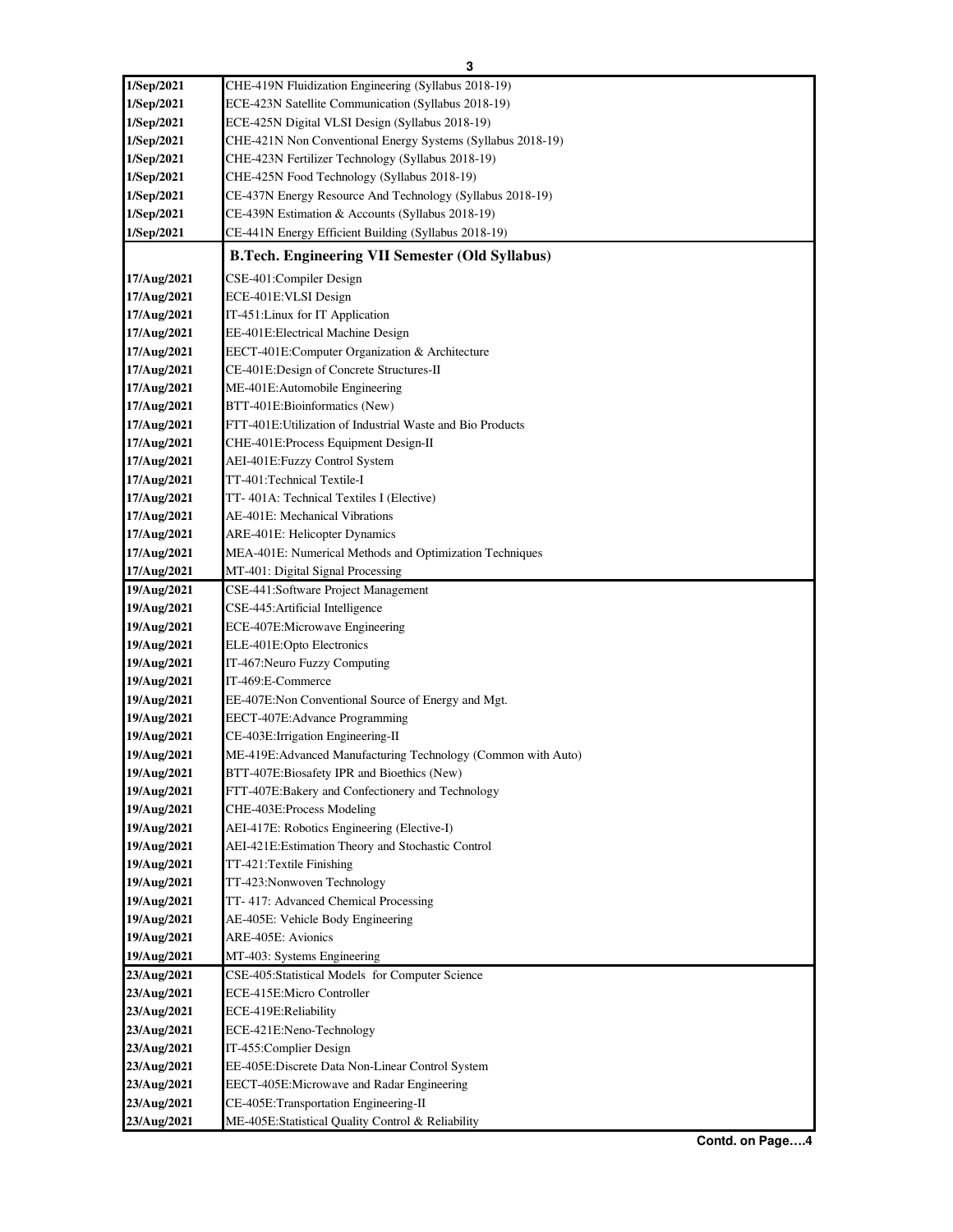| 23/Aug/2021 | BTT-405E:Essentials of Virology (New)                                                                                             |
|-------------|-----------------------------------------------------------------------------------------------------------------------------------|
| 23/Aug/2021 | FTT-405E:Technology of Spices Herbs and Food Additives                                                                            |
| 23/Aug/2021 | CHE-405E: Petroleum Processing Engineering                                                                                        |
| 23/Aug/2021 | AEI-405E: Digital Signal Processing                                                                                               |
| 23/Aug/2021 | TT-405:Process Control in Chemical Processing                                                                                     |
| 23/Aug/2021 | TT-405-A:Process Control in Chemical Processing-ii                                                                                |
| 23/Aug/2021 | TT-425: Process Control in Spinning (Elective-I)                                                                                  |
| 23/Aug/2021 | ARE-415E: Aircraft Maintenance of Airframe and System                                                                             |
| 23/Aug/2021 | MEA-405E: Basics of Mechatronic Engg.                                                                                             |
| 23/Aug/2021 | ECE-417E: Bio-Medical Signal Processing                                                                                           |
| 23/Aug/2021 | MT-405: Sensors & Actuators                                                                                                       |
| 25/Aug/2021 | CSE-471: Unix and Linux Programming                                                                                               |
| 25/Aug/2021 | CSE-473:Security & Cryptography                                                                                                   |
| 25/Aug/2021 | ECE-423E : Advanced Microprocessor : (common with Electrical Engineering)                                                         |
| 25/Aug/2021 | (common with Electrical Engineering): ECE-425E: Artificial Intelligence and Expert Systems : (common with Electrical Engineering) |
| 25/Aug/2021 | ECE-427E:Power Electronics :(common with Electrical Engineering)                                                                  |
| 25/Aug/2021 | IT-473: Artificial Intelligence                                                                                                   |
| 25/Aug/2021 | EE-411E:Installation, Testing, Commissioning & Maintenance of Electrical Equipments                                               |
| 25/Aug/2021 | EECT-441E:Computer Aided Analysis and Design                                                                                      |
| 25/Aug/2021 | EECT-443E:HVDC Transmission                                                                                                       |
| 25/Aug/2021 | CE-407E:Sewerage & Sewage Treatment                                                                                               |
| 25/Aug/2021 | ME-435E:Renewable Energy Resources (Common with Auto)                                                                             |
| 25/Aug/2021 | ME-437E: Maintenance Engineering (Common with Auto)                                                                               |
| 25/Aug/2021 | BTT-421E:Stem Cell in Health Care (New)                                                                                           |
| 25/Aug/2021 | CHE-407E:Chemical Technology-II                                                                                                   |
| 25/Aug/2021 | AEI-425E:Data Networking Systems                                                                                                  |
| 25/Aug/2021 | TT-429: Manufacturing of Specialty Fabrics                                                                                        |
| 25/Aug/2021 | TT-433: Process Control in Garment (Elective-II)                                                                                  |
| 25/Aug/2021 | TT-435: Process Control in Weaving (Elective-II)                                                                                  |
| 25/Aug/2021 | AE-425E: Precision Engineering                                                                                                    |
| 25/Aug/2021 | AE-427E: Process Planning and Cost Estimation                                                                                     |
| 25/Aug/2021 | ARE-421E: Aircraft Rules and Regulations                                                                                          |
| 25/Aug/2021 | ARE-423E: Aircraft Maintenance & Power Plant and System                                                                           |
| 25/Aug/2021 | MT-417: Advanced Manufacturing Technology                                                                                         |
| 27/Aug/2021 | ECE-405E:Optical Communication                                                                                                    |
| 27/Aug/2021 | ELE-415E:Biomedical Engineering                                                                                                   |
| 27/Aug/2021 | EE-415 E:VHDL & Digital Design                                                                                                    |
| 27/Aug/2021 | EE-419E:Transducer & Their Applications                                                                                           |
| 27/Aug/2021 | EECT-449E:Antenna and Wave Propagation                                                                                            |
| 27/Aug/2021 | EECT-451E: Advanced Microprocessor & Interfacing                                                                                  |
| 27/Aug/2021 | EECT-453E:Data Communication and Networking                                                                                       |
| 27/Aug/2021 | EECT-455E:Operating System                                                                                                        |
| 27/Aug/2021 | CE-413E: Hydro Electric Power Development                                                                                         |
| 27/Aug/2021 | CE-415: River Mechanics & Flood Control                                                                                           |
| 27/Aug/2021 | CE-419: Rock Mechanics                                                                                                            |
| 27/Aug/2021 | AE-415E: Automotive Aerodynamics                                                                                                  |
| 27/Aug/2021 | AE-417E: Hybrid Vehicles                                                                                                          |
| 27/Aug/2021 | AE-419E: Tractor and Farm Equipment                                                                                               |
| 27/Aug/2021 | AE-421E: Modern Vehicle Technology                                                                                                |
| 27/Aug/2021 | AE-423E: Vehicle Design and Data Characteristics                                                                                  |
| 27/Aug/2021 | MT-425: Renewable Energy Resources                                                                                                |
| 1/Sep/2021  | CSE-403: Web Engineering                                                                                                          |
| 1/Sep/2021  | ECE-403E:Television Engineering                                                                                                   |
| 1/Sep/2021  | ELE-403E:Linear Control System                                                                                                    |
| 1/Sep/2021  | IT-453: Broad Band Communication                                                                                                  |
| 1/Sep/2021  | EE-403E: High Voltage Engineering                                                                                                 |
| 1/Sep/2021  | EECT-403E:Generation and Control of Power                                                                                         |
| 1/Sep/2021  | CE-421E:Elements of Earthquake Engineering                                                                                        |
|             |                                                                                                                                   |